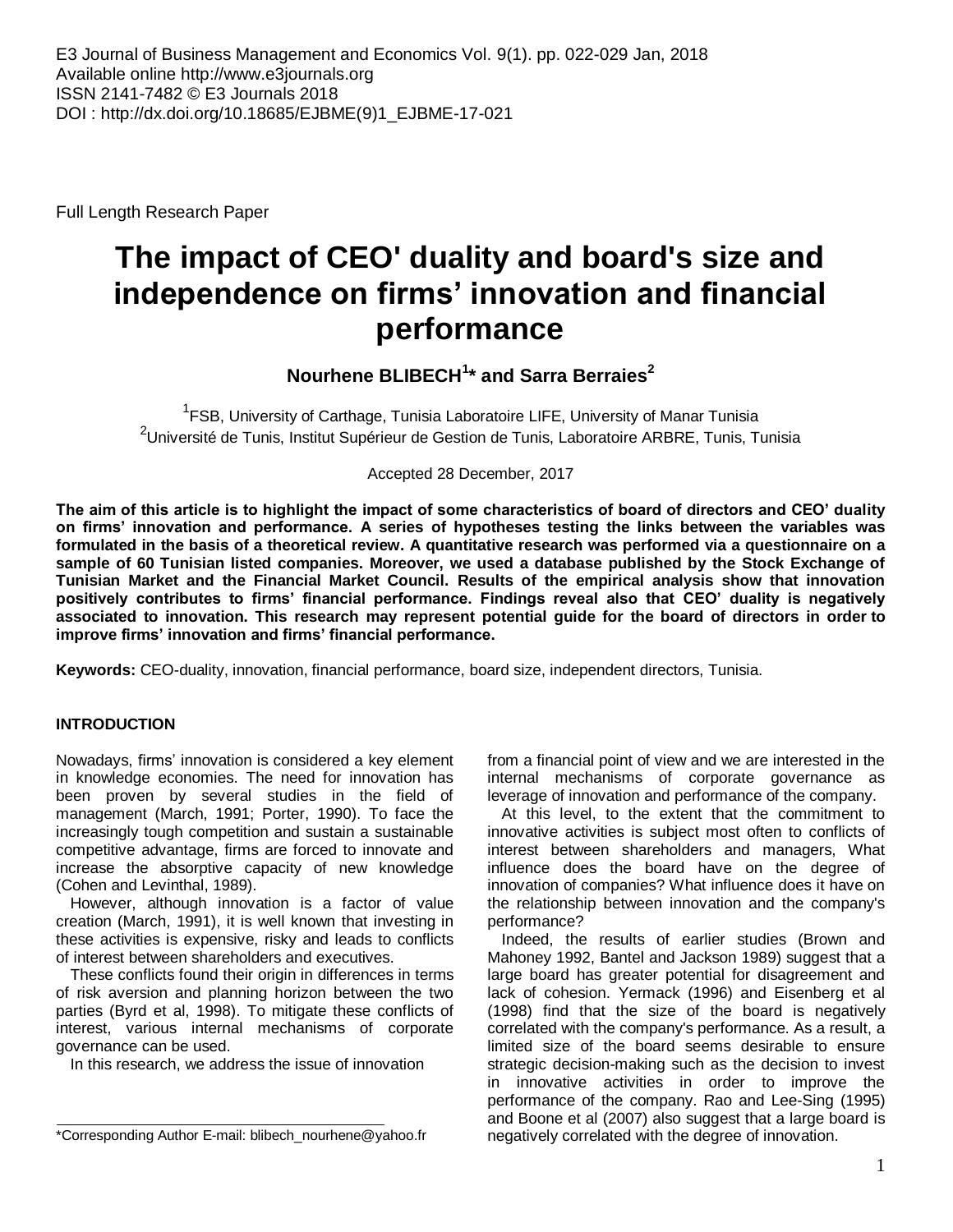As for the presence of external members on the board, most research highlights the relevance and effectiveness of such a presence. The impact of such a structure on the degree of innovation of the company remains mixed. This idea has been confirmed empirically by Dong and Gou (2010) who confirm the positive effect of the presence of independent board directors on R & D spending. Similarly, Kroll et al (2006) on a sample of US companies, found that the effect of R & D expenditures on firm performance is positive and significant only at the level of companies with a majority independent directors. on the other hand, the studies by Zahra (1996) Godard (1997b) and Deutsch (2005) find that firms invest more in R & D activities, the less their board of directors is made up of outside directors. This work supports the idea that internal directors practice future-oriented strategic control and encourage innovation within the firm, while outside directors practice financial control focused on accounting results.

Previous work on the impact of the dual role of CEO and board director on the degree of innovation and performance of companies is mixed. Proponents of duality, such as Godard and Schatt (2000), believe that it is important for the firm to be run by the same person because it avoids miscommunication, decreases the likelihood that actions and expectations the executive and the board of directors are in contradiction. This should therefore facilitate innovation and lead to better performance. However, this idea was not supported by Dutta et al (2004) as well as Jermias (2007) who shows the negative effect of the combination of board and board leadership on the relationship between innovation and performance. of the company.

The remainder of the paper is organized as follow: Section 1 reviews the theoretical background development of hypotheses. Section 2 describes data collection, the research methods and reports the empirical results. and Section 3 concludes the study.

#### **LITERATURE REVIEW**

#### **The effect of board size on innovation and financial performance**

Jensen (1993) considers that a large board is less effective than a small one since it favors the domination and the discretionary power of the director. Previous studies of the relationship between board size and firm performance have produced mixed results. Some studies have found a positive influence of high board size on firm performance (Pearce and Zahra 1992, Dalton et al., 1999). These authors believe that a significant size of the board increases the resources and expertise of the firm (Godard and Chatt, 2004). Others like Yermack (1996) and Eisenberg et al (1998) find that the size of the board is negatively correlated with the company's performance.

Indeed, when the size of the board is reduced, the members more effectively control the director, thus reducing agency conflicts. On the other hand, a large board of directors hardly coordinates the opinions of its members, which accentuates agency conflicts, slows down decision-making and encourages opportunistic behavior by the director (Ginglinger, 2002, Adams and Mehran, 2003). Zona et al; (2013) emphasized that board size positively influences firm innovation. Berraies and Ben Rejeb (2018) found that board size is not associated to firms' innovation. Principe (2017) revealed also that the board size do not contribute to innovation. García-Olalla and García-Ramos (2010) highlighted that the board size improves firm performance. In this line, Linck *et al*. (2008) stressed that larger boards of directors have the resources and knowledge to contribute to firm performance and agility. However, the benefits of larger board of directors stop when the board reaches a number of members beyond which the communication becomes difficult (Jensen , 1993), which can inhibits creativity and innovation.

As pertinently stated by Conyon and Peck (1998), the influence of board size on corporate performance is mostly negative, thus we hypothesize that:

- H1: The board size has a negative effect on firm's financial performance
- H2: The board size has a negative effect on firm's innovation

#### **The effect of the proportion of independent members in the board of directors on the innovation and financial performance**

The independence of directors is probably considered to be the most fundamental dimension of the board and the most studied in literature. A member of the board is independent of the management of the company when he has no relationship of any kind with the company or his group. Governance researchers stipulate that the board of directors is a mean of controlling the actions of the directors whose independence must be guaranteed. In this regard, Weisbach (1988) and Balsmeier *et al.* (2015) revealed that independent directors are more able to dismiss the manager than non-independent directors. Thus, previous studies (Andres et al, 2005, Lefort and Urzua 2008, Dahya et al, 2008) find that a high proportion of independent external directors on the board increase the company's performance because these directors reduce conflicts of interest and ensure more effective control and management. Fuzi *et al.* (2016) highlighted that although the firms integrated the highest number of independent directors, it would not guarantee to improve firm performance. Terjesen *et al.* (2016) found that the external independent directors do not influence the firm performance unless the board of directors is gender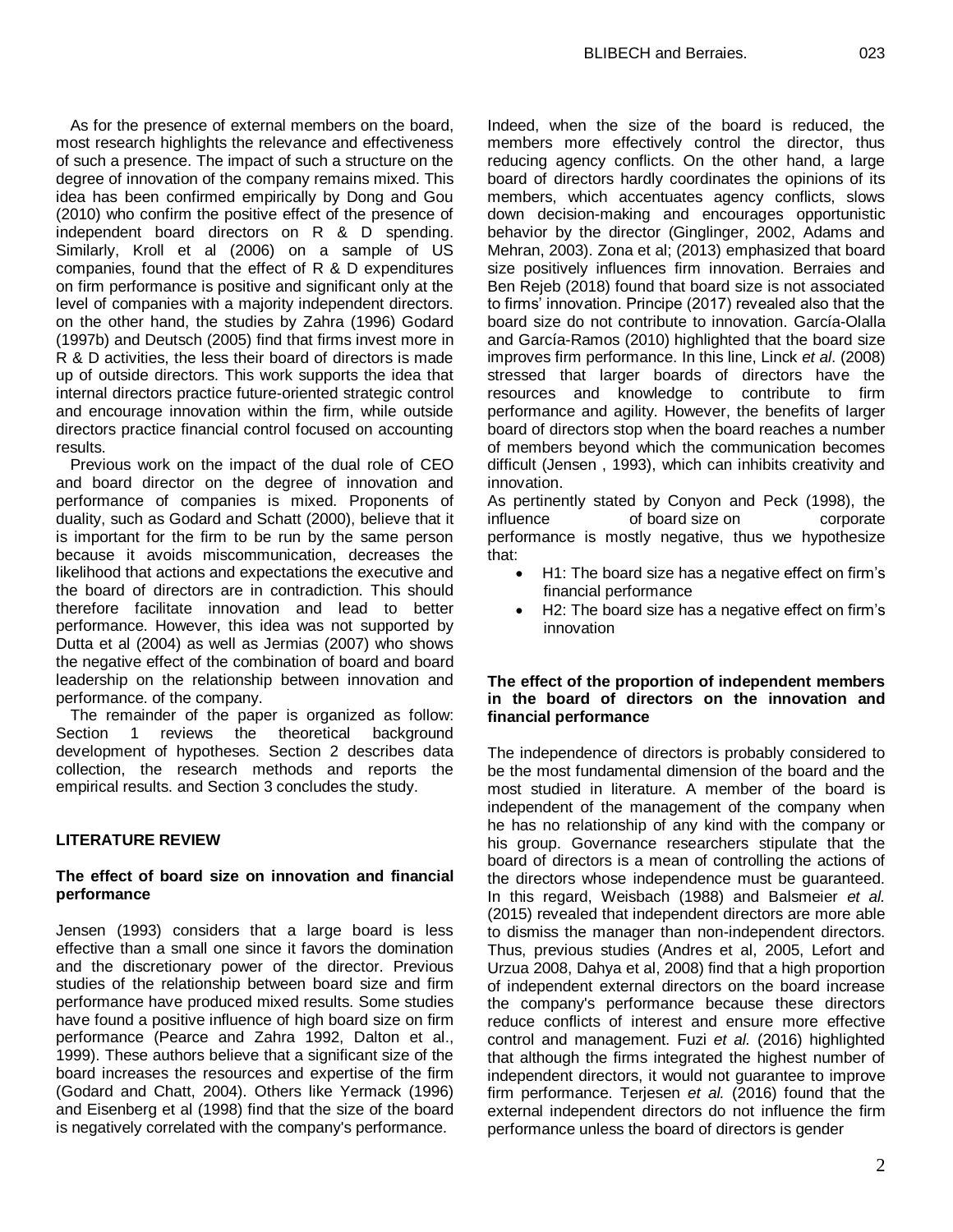diversified. Although, Duchin *et al. (*2011) and Fama and Jensen (1983) found that the independent administrators contribute to firms' performance. Tseng et al; (2013) revealed also that these type of administrators have positive effects on firms' creation value.

Pathan and Faff (2013) revealed that the proportion of independent board members has a negatif effect négatif on firms. Berraies and Ben Rejeb (2016) found on the basis of a study they carried out on the Tunisian listed firms that the independence of board of directors do not influence the firms' exploratory and exploitative innovations. Balsmeier *et al.* (2014) suggested that the independent administrators contribute to strategic R&D and innovation. Chen et al. (2016) show that the technology diversity strategy positively moderates the link between the proportion of independent board members and innovation performance, whereas the absorptive capacity negatively moderates this latter link, thus we hypothesize that:

- H3: The proportion of independent members of board of directors has a positive effect on firm's financial performance
- H4: The proportion of independent members of board of directors has a positive effect on firm's innovation

## **The effect of the CEO' duality on innovation and financial performance**

The debate over the effects of the duality of the functions of Chief Executive Officer and Chairman of the Board (duality) on the company's performance is unresolved. Thus, some studies conclude that duality allows for better performance (Cannella and Lubatkin 1993, Sridharan and Marsinko 1997). Some autors believe that it is important that the firm is managed by the same person because it avoids miscommunication, offers more flexibility to seize new opportunities and lead to better performance. Moreover, in France, Godard and Schatt (2000) find that companies that have opted for duality of the functions are more profitable in the long term. Other studies indicate that companies adopting the separation of the two functions of general manager and chairman of the board perform better than the one combining these two functions (Berg and Smith 1978; Boyd 1995; Pi and Timme, 1993). The argument put forward is that the combination of functions decreases the effectiveness of the board of directors and increases the risk of opportunistic actions by the manager who takes the position of judge and party.

The theoretical debate on the choice between cumulation and separation of functions has put forward two contrary points of view as to the desirability of one or other of the two regimes. A major part of studies recommends the separation of functions, the argument put forward is that this separation

allows the control of directors' decisions and diminishes agency conflicts (Fama and Jensen 1983; Pi and Timme, 1993; Jensen 1993). Indeed, directors can easily defend the projects they have initiated and implemented even if they do not create shareholder value. This has been confirmed by the study by Jermias (2007) which shows the negative effect of the combination of the duality of the functions of Chief Executive Officer and Chairman of the Board on the relationship between the innovation effort and the company's performance. Principe (2017) found that the CEO-duality do not contribute to the innovative activity, thus we hypothesize that:

- H5: The CEO' duality has a negative effect on firm's financial performance
- H6: The CEO' duality has a negative effect on firm's innovation

## **The effect of innovation on financial performance**

A multitude of studies outlined the role of innovation in improving firms' performance (Berraies et Hamouda, 2018; Berraies et al., 2014; Nonaka and Takeuchi, 1995; Uzkurt et al, 2013). The identification of new ideas or the creation of new products or services are associated with firms' performance (Nonaka and Takeuchi, 1995; Uzkurt *et al,* 2013). Sok and O-Cass (2015) revealed that innovation enhance the service quality and improves in turn the firms' financial performance. Ho *et al.* (2017) found that there is a positive link between innovation and financial performance. By innovating, firms are likely to better respond to the environment changes and to the varying needs of customers, who in turn are incited to byu the product or the service of the firms and to be satisfied and loyal. However, Gok and Peker (2016) suggested that there is a negative relationship between innovation and financial performance, thus, we hypothesize that:

 H7: The innovation has a positive effect on firm's financial performance

## **EMPIRICAL STUDY**

## **Data collection and variable measurement**

A quantitative study was carried out on 75 Tunisian listed companies. We collected data through two means. Indeed, for the firms' innovation and financial performance, we used a questionnaire integrating scale of measurement of innovation and financial performance. This questionnaire was administrated to senior managers of each company. Out of the 75 companies surveyed, 60 valid questionnaires were obtained, which account a response rate of 80%. The responses concerning each company were matched to the corresponding data related to the proportion of independent members of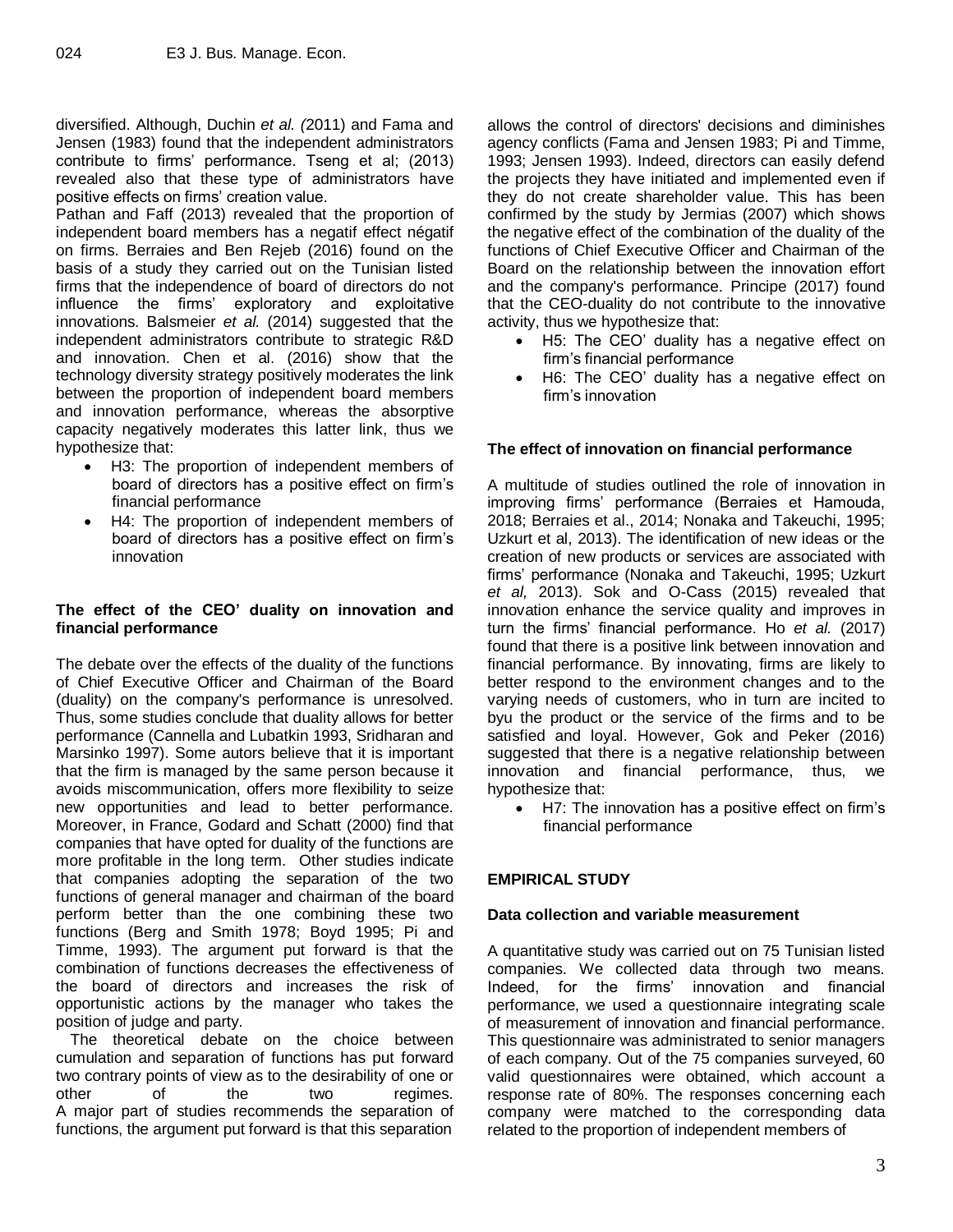| <b>Constructs</b>         | <b>Mean</b> | <b>SD</b> | <b>Skewness</b> | <b>Kurtosis</b> |
|---------------------------|-------------|-----------|-----------------|-----------------|
| Board size                | 9,37        | 2,428     | $-.475$         | $-0.585$        |
| Independent members of BD | ,47         | .853      | 1,463           | .540            |
| <b>Duality</b>            | .33         | .475      | .725            | $-1,526$        |
| Innovation                | 3,6556      | 1,13158   | $-.269$         | $-1,357$        |
| Performance               | 3,4056      | 1,02711   | .156            | $-1,088$        |
| Firm size                 | 719,52      | 1569,658  | 3,567           | 14,346          |
| Firm age                  | 24.98       | 28.655    | 1,364           | 1,962           |

**Table 1.** Descriptive statistics

**Table 2.** Dimensionality and reliability of scales of measurement of innovation and financial performance

| <b>Variables</b>      | <b>Number</b><br>of items | Cronbach's<br>Alpha | Percentage of<br>explained variance |
|-----------------------|---------------------------|---------------------|-------------------------------------|
| Innovation            |                           | 0.961               | 92.935 %                            |
| Financial performance | 3                         | 0.983               | 96.677 %                            |

board of directors, the CEO' duality, the board size, the firm age and the firm size. These data were collected via a database published by the Stock Exchange of Tunisian Market and the Financial Market Council.

The independent BD was measured by the proportion of independent directors in the boardroom. The innovation was measured by 5 items developed by Svetina and Prodan (2009). This scale of measure integrates a Likert scale of 5 points (1 means strongly disagree to strongly agree). The financial performance is conceptualized through 7 items in the line of Balanced Scorecard (BSC) methodology (Kaplan and Norton, 1992). The scale of measurement of financial performance incorporated items related to return on assets, return on investment, sales' growth, firm's net profit margin, return on sales, return on equity and market share growth. These 7 items are based on a Likert scale of 5-point ranging from 1 "much lower" to 5 "much higher". Duality is measured by a dummy variable where 1 means that the CEO and the board chair are the same person in a company and 0 otherwise (Rutledge, 2016). Moreover, board size is operazionalized as "the total number of full-time directors with voting rights on the board" (Gabrielsson, 2007, p 522).

In the research model, we have added two control variables namely the age of the company and the size of the company. Indeed, these two variables are likely to affect firms' innovation (Hansen, 1992; Yu and Lee, 2017). The age of the company is operazionalized through the number of years since the creation of the company. The size of the company is measured through the logarithm of the total number of employees.

Table 1 outlines the means and standards deviation of all constructs and shows in the line of the values of Skewness and Kurtosis that there is no normality problem.

## **Dimensionality and reliability of constructs**

The collected data for the two variables-innovation and financial performance- were performed by an exploratory analysis via the software SPSS software 21. First, a principal component analysis was used to test dimensionality of these variables' scales. In this line, a Varimax rotation was processed. We suppressed items with low factor communalities. Then, we analyze the Cronbach alpha to test the constructs' reliability. For the two scales measuring respectively innovation and financial performance, the values of Cronbach alpha meet the rule of thumb of 0.7 recommended by Nunnally (1978) (Table 2). The percentage of explained variance exceeds 60% for the two constructs. The final structure of ach construct is presented in Table 2.

#### **Correlation analysis**

Table 3 points out the results of Pearson's correlations between constructs. This table shows that there is no problem of multicolinearity as there is no coefficient of correlation between independent variables which exceeds 0.7.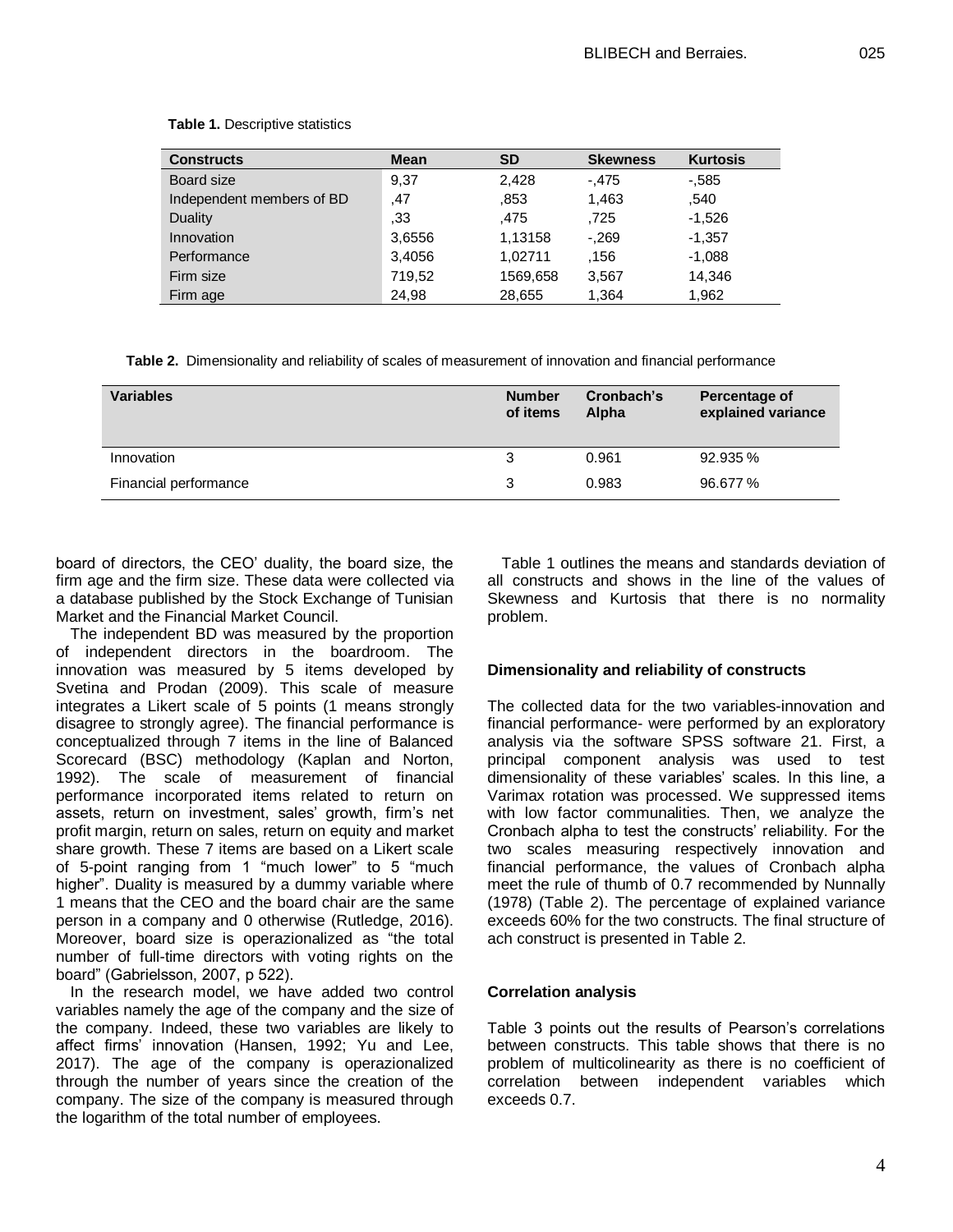| <b>Variable</b> | <b>BD Size</b> | <b>INDEP</b> | <b>DUAL</b> | <b>Firm Size</b> | Firm Age | <b>PERF</b> | <b>INNOV</b> |
|-----------------|----------------|--------------|-------------|------------------|----------|-------------|--------------|
| <b>BD</b> Size  | 1              |              |             |                  |          |             |              |
| <b>INDEP</b>    | $***$<br>.403  |              |             |                  |          |             |              |
| <b>DUAL</b>     | $-.005$        | .218         |             |                  |          |             |              |
| Firm Size       | .155           | ,097         | ,313        |                  |          |             |              |
| Firm Age        | ,324           | ,258         | .182        | .445             |          |             |              |
| <b>PERF</b>     | .005           | $-146$       | $-172$      | .254             | .039     |             |              |
| <b>INNOV</b>    | $-0.085$       | $-122$       | $-.267*$    | .003             | $-135$   | 495         |              |

#### **Table 3:** Correlations between variables

*\*p<0.10, \*\*p<0.05, \*\*\* p<0.001 ; N=34*

**Table 4:** Results of the first model's regression

| <b>Hypotheses</b> | <b>Variables</b>   | <b>Beta</b> |          | P value |
|-------------------|--------------------|-------------|----------|---------|
|                   | (Constant)         |             | 2.662    | 0.010   |
| H7                | Innovation         | 0.464       | 3.974    | 0.000   |
| H1                | <b>Board Size</b>  | $-.025$     | 0.194    | 0.847   |
| H3                | Duality            | $-.119$     | $-0.952$ | .345    |
| H5                | Independent boards | $-0.068$    | $-.529$  | .599    |
|                   | Firm Age           | 0.003       | 0.026    | 0.979   |
|                   | Firm Size          | 0.291       | 2.204    | 0.032   |
| $R^2$ : 0.328     |                    |             |          |         |
| $F: 4.303**$      |                    |             |          |         |

Dependent variable : Financial performance

#### **Model Specification and regression analysis**

Model (1) is expressed in Equation 1 and is performed to analyze the impact of Board size, the proportion of independent members of BD, the duality of CEO and the innovation on firm's financial performance. Model (2) is expressed in Equation 2 and is used to study the effect of Board size, the proportion of independent members of BD, the duality of CEO on the innovation. These models also integrate two control variables that have been highlighted in previous research as predictor of firms' financial performance and innovation, namely firm size and firm age (Hansen, 1992; Yu and Lee, 2017).

PF = β0+β1BSi+β2IDi+β3DUALi+β4INNOV+β5FSIZEi +β9FAGEi+εi

INNOV = α0+ α1BSi+ α2IDi+ α3DUALi+ α4 FSIZEi + α5 FAGEi +εi

Where:

• The dependent variable is PF = Financial Performance

• The independent variables integrate BS: the board size as the number of administrators on the boards;  $ID = the$ proportion of independent directors on the boardroom;  $DUAL =$  the CEO duality

• The control variables include FSIZE = Firm size measured by the logarithm of the total number of employees and the FAGE=Firm age as the number of years since the creation of the company.

A multiple regression analysis was performed via SPSS 21.0 (Table 4 and 5). First, table 4 highlights the results for the first model tested. The R square is equal to 0.328 and the test of Fisher is significant (4.303\*\*). In this line, findings indicate that innovation is positively associated with financial performance ( $β =0.464$ ,  $p < 0.001$ ). These findings corroborate the research of Berraies and Hammouda (2018) and Berraies *et al.* (2014). Therefore, Hypothesis 7 is confirmed. The data analysis showed also that CEO' duality, the proportion of independent directors on board and the board size are not significantly correlated to firms' financial performance. Our result is not consistent with. Henceforth, hypotheses 1, 3 and 5 are rejected. As for control variables, the firm size has a positive and significant effect on financial performance (β =0.291, p<0.05). The firm age is not associated to financial performance.

Moreover, table 5 point out the findings for the second model tested. The R square is equal to 0.124 and the test of Fisher is significant (2.025\*). Results outline that the CEO' duality is negatively associated with innovation. Hypothesis 4 is thus confirmed. These results support the work of Jermias (2007). Then, findings reveal that the proportion of independent directors on board and the board size are not significantly correlated to innovation.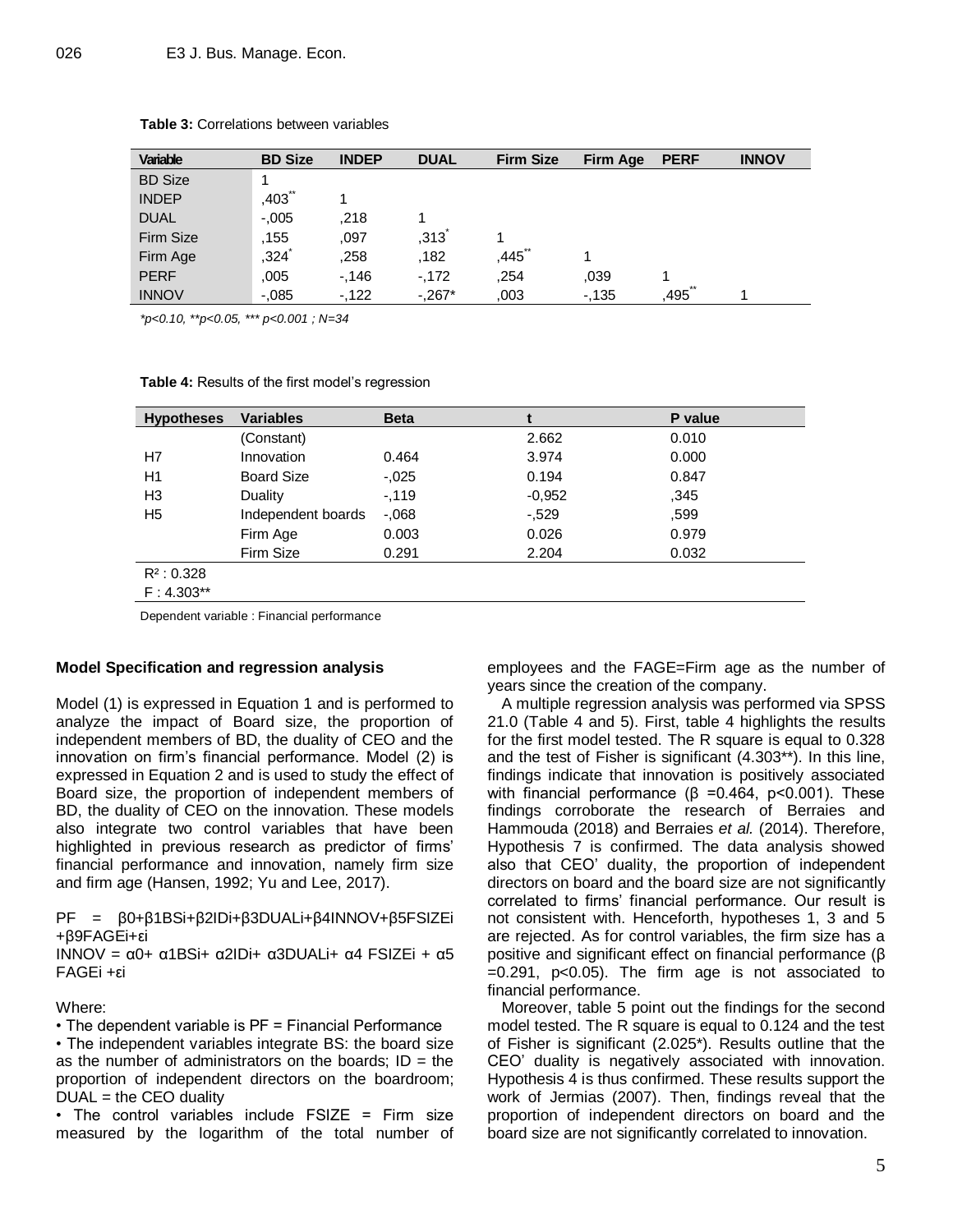| <b>Hypotheses</b> | <b>Variables</b>   | <b>Beta</b> |          | P value  |
|-------------------|--------------------|-------------|----------|----------|
|                   | (Constant)         |             | 1,976    | 042      |
| H <sub>2</sub>    | <b>Board Size</b>  | .035        | .231     | .819     |
| H <sub>4</sub>    | Duality            | $-0,298$    | $-2,231$ | 0,021    |
| H <sub>6</sub>    | Independent boards | $-.051$     | $-0.343$ | 0.733    |
|                   | Firm Age           | $-136$      | $-0.884$ | $-0.381$ |
|                   | Firm Size          | 138         | 0.902    | 0.371    |
| $R^2$ : 0.124     |                    |             |          |          |
| $F: 2.025*$       |                    |             |          |          |

**Table 5:** Results of the second model's regression

Dependent variable : innovation

Hypotheses 2 and 6 are thus rejected. This finding is consistent with Berraies and Ben Rejeb (2018).

#### **Discussion and conclusion**

This research aimed to analyze the role played by some characteristics and composition of board of directors, namely the board size, the proportion of independent variable on the board and the CEO' duality on firms' innovation and financial performance of Tunisian listed companies. On the basis of a theoretical review, we developed a series of hypotheses which point out the links between the central variables of our study. These hypotheses were tested on a sample of 60 Tunisian listed companies.

Our results show that the board size does not contribute to both innovation and financial performance. Most of the board directors of surveyed companies are mediumsized. These findings are in line with those of Jensen (1993) who stressed that the more the number of members of Board of directors is larger, the more the communication is likely to be difficult. Moreover, besides the size of the board, it will be interesting to study its composition in terms of gender diversity, skills profile, age diversity, culture diversity…These variables could better inform us about the effectiveness of the board and the synergy or conflicts that could result from this composition. Larger boards of directors are not necessarily more efficient (Principe, 2017).

In addition, regarding the effect of the independent directors on the firms' innovation and performance, the findings have infirmed this link. A possible explanation is provided by Hermalin and Weisbach (1991), Berraies and Ben Rejeb (2018) and Principe (2017) who outlined that the independent administrators are rather unable to decipher the complexity of the company's activities and may be unsuccessful in controlling the managers and representing shareholders' interests properly. This evidence contradicts the results of Balsmeier *et al.* (2015) who pointed out that independent directors have a fundamental role of monitoring. Thus, the independent directors should familiarized with the companies',

strategies, resources and activities and better monitored to bring positive shareholders values and synergy.

Furthermore, the CEO' duality does not contribute significantly to financial performance but is negatively associated to firms' innovation of Tunisian listed companies. This result was well confirmed by the study by Jermias (2007) which shows the negative effect of the combination of management and board chairmanship functions on the relationship between the innovation effort and the performance of the company. The combination of functions favors a climate conducive to the development of opportunistic and inefficient behavior on the part of the manager, which will have adverse consequences for shareholders' wealth.

Moreover, we found that firms' age has no effects on innovation and financial performance, while this latter variable is associated to firms' size. Indeed, large firms have the ability the resources needed for innovation (Vaona and Pianta, 2008).

Finally, our work pointed out that innovation is a lever for financial performance. Exploring new opportunities and creating new products and services allows firms to satisfy the customers' needs, which push them to buy and thus to improve the financial performance.

This research has theoretical and practical contributions. Our study adds to the existing literature that has analyzed the link between boards' composition and characteristics and firms' financial performance and innovation. In addition, this research offers a grid for boards' members to improve their monitoring effectiveness, which in turn can boosts innovation and financial performance. In particular, our results outline that the board should not be too large to permit the directors to exchange knowledge and communicate effectively, to generate new ideas and initiate innovation's activities. Also, the firms should better monitor the independent directors and give them all the information they required and thus permit him to benefit the board from their networks, knowledge and expertise.

This work contains some limitations. First, the sample was limited to 60 Tunisian Listed companies. In continuity of this research, authors may extend the field of this study to other firms and countries. The relative reduced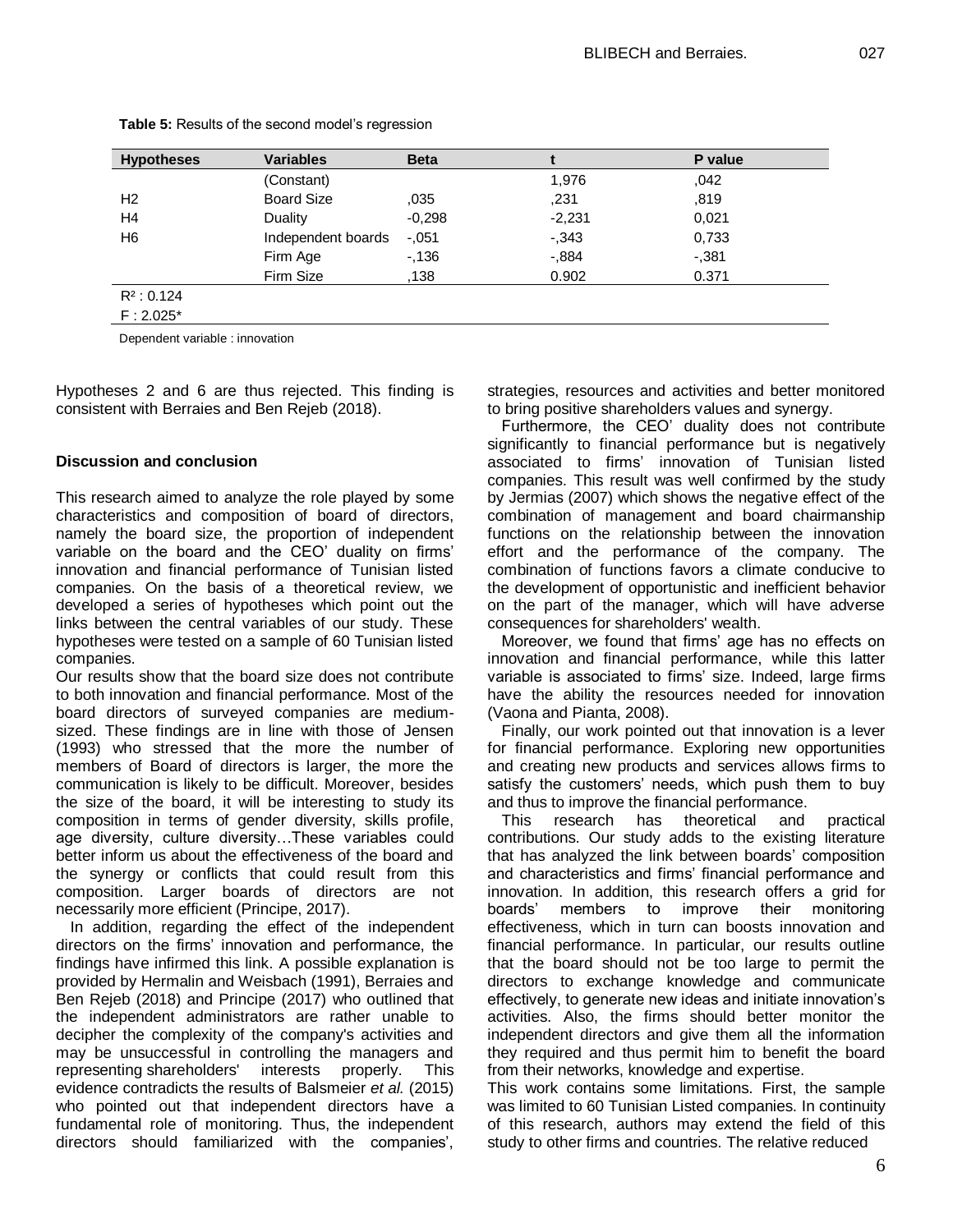size of the sample limit the generalizability of the results. Moreover, future studies may benefit from integrating other variables that can enrich the model such as age diversity and gender diversity.

#### **References**

- Aboody D, Lev B (2000). «Information asymmetry, R&D and insider gains», J. Financ. 55(6): 2747-2766.
- Adams & Mehran (2003). « Corporate Performance, Board Structure, and their Determinants in the Banking Industry », Federal Reserve Bank of New York Staff Reports, n°330.
- Andres P, Azofra V, Lopez F (2005). «Corporate boards in OECD countries: size, composition, functioning and effectiveness», Corporate Governance: An Intl. Rev. 13(2): 197-210.
- Balsmeier B, Buchwald A, Stiebale J (2014). "Outside directors on the board and innovative firm performance", Res. Pol. 43(10): 1800- 1815.
- Bantel K, Jackson S (1989). «Top management and innovations in banking: does the composition of the top team make a difference», Strateg. Manage. J. 10(1): 107-124.
- Berg SV, Smith SK (1978). «CEO and board chairman: A quantitative study of dual vs unitary board leadership», Directors & Boards, 3(1): 34-39.
- Berraies S, Ben HM (2018). « Effect of customer empowerment on firms' financial performance: Mediating role of innovation and customer satisfaction», International J. Bank Marketing, (In press)
- Berraies S, Ben RW (2018). « Role and size of Board direction: What effects on exploitative innovation and exploratory innovation: the case of listed Tunisian firms", Intl. J. Entrep. Innovation Manage. (In press).
- Berraies S, Chaher M, Ben YK (2014). « Employee empowerment and its importance for trust, innovation and organizational performance», Bus. Manage. Strateg. 5(2): 82-103
- Boone AL, Fied LC, Karpoff JM, Raheja CG (2007). «The determinants of corporate board size and composition: An empirical analysis», J. Financial. Econ. 85(1): 66-101.
- Boyd BK (1995). «CEO duality and firm performance: A contingency model», Strateg. Manage. J. 16(4): 301-312.
- Brown W, Mahoney M (1992) «Acquisition performance and corporate board composition», Working paper, Clemson University.
- Byrd J, Parrino R, Prjtsch G (1998), «Stockholder-manager conflicts and firm value», Financial Analysts J. 54(3): 14-30.
- Chen CJ, Lin BW, Lin YH, Hsiao YC (2016). « Ownership structure, independent board members and innovation performance: A contingency perspective », J. Bus. Res. 69: 3371-3379.
- Cohen WM, Levinthal DA (1989), «Innovation and Learning: The two faces of R&D», The Econ. J. 99(397): 569-596.
- Dahya J, Dimitrov O, McConnell JJ (2008). «Dominant shareholders, corporate boards, and corporate value: A cross-country analysis», J. Financial. Econ. 87(1): 73-100.
- Dalton DR, Daily CM, Ellstrand AE, Johsnson JL (1998). «Meta-analysis reviews of board composition, leadership structure and firm performance», Strateg. Manage. J. 19(3): 269-290.
- Deutsch Y (2005). «The impact of board composition on firms' critical decisions: A metaanalysis review», J. Manage. 31(3): 424-444.
- Ding Y, Stolowy H, Tenenhaus M (2007). «R&D productivity: An international study», Rev. Accounting. Financ. 6(1): 86-101.
- Dong J, Gou YN (2010). « Corporate governance structure, managerial discretion and the R&D investment in China», International Rev. Econ. Financ. 19(2): 180-188.
- Dutta S, Kumar U, Kumar D, Zhu P (2004). «Determinants of corporate R&D intensity: Canadian evidence», 32nd Annual Administrative Sciences Association of Canada Conference, ASAC Quebec, 2004.
- Eisenberg T, Sundgren S, Wells MT (1998). «Larger board size and decreasing value in small firms», J. Financial. Econ. 48(1): 35-54.
- Fama EF, Jensen MC (1983 a), «Separation of ownership and control», J. Law. Econ. 26(2): 301-325.
- García-Olalla M, García-Ramos R (2010). « Family ownership, structure and board of directors effectiveness: Empirical evidence from European firms", In 9th Annual IFERA Conference, Lancaster, United Kingdom.
- Garner J, Yul T, Kim WY (2017). « Boards of directors : a literature review », Managerial Financ. 43(10) : 1189-1198.
- Ginglinger E (2002). « L'actionnaire comme contrôleur », Revue Française de Gestion, 141: 37-55.
- Godard L (1997b). «Conseil d'administration, système de contrôle et d'incitation des dirigeants et stratégie de la firme», In le gouvernement des entreprises, Charreaux, 1997, Economica, pp. 211-239.
- Godard L, Schatt A (2000). «Faut-il séparer les fonctions de décision et de contrôle?», Congrès de l'A.F.F.I., Paris (juin 2000) et Journées des I.A.E, Biarritz (septembre 2000).
- Godard L, Schatt A (2005a) «Les déterminants de la qualité des conseils d'administration français», Cahier de recherche du FARGO, n°1040603.
- Gun JY, Joonkyum L (2017). « When should a firm collaborate with research organizations for innovation performance? The moderating role of innovation orientation, size, and age », The J. Technol. Transfer. 42(6): 1451-1465 ;
- Jensen MC (1993). "The modern industrial revolution, exit, and the failure of internal control systems.", The J. Financ. 48(3): 831-880.
- Jensen MC (1993). «The modern industrial revolution, exit and the failure of internal control systems», J. Financ. 48(3): 831-881.
- Jermias J (2007). « The effects of corporate governance on the relationship between innovative efforts and performance», Eur. Accounting. Rev. 16(4): 827- 854.
- John AH (1992). « Innovation, firm size, and firm age», Small Bus. Econ. 4(1): 37-44.
- [Khanh L, PhiHo](https://www.sciencedirect.com/science/article/pii/S2444569X17300306#!) C, [NgocNguyen RA](https://www.sciencedirect.com/science/article/pii/S2444569X17300306#!) (2017). « Exploring market orientation, innovation, and financial performance in agricultural value chains in emerging economies », J. Innovation. [Knowledge.](https://www.sciencedirect.com/science/journal/2444569X) L(June): 12.
- Kroll M, Walters B, Le SA (2006). «The moderating effects of external monitors on the relationship between R&D spending and firm performance», J. Bus. Res. 59(2): 278-287.
- Lefort F, Urzua F (2008). «Board independence, firm performance and ownership concentration: Evidence from Chile», J. Bus. Res. 61(6): 615- 622.
- Linck JS, Netter JM, Yang T (2008). « The determinants of board structure», J. Financial. Econ. 87(2): 308-328.
- Lööf H, Heshmati A (2006). «On the relationship between innovation and performance: A sensitivity analysis», Econ. Innovation. New. Technol. 15(5-6): 317-344
- [Martin JC,](http://www.tandfonline.com/author/Conyon%2C+Martin+J) [Simon IP](http://www.tandfonline.com/author/Peck%2C+Simon+I) (2010). « Board size and corporate performance: evidence from European countries », The Eur. J. Financ. 4: 291-304.
- Nonaka I, Takeuchi H (1995). "The Knowledge-creating Company", New York: Oxford University Press.
- Nunnally J, Bernstein I (1994). "Psychometric Theory", New York: McGraw Hill.
- Pathan S, Faff R (2013). "Does Board Structure in Banks Really Affect their Performance?", J. Banking. Finance. 37(5): 1573-1589.
- Pearce JA-II, Zahra SA (1989), «Board of directors and corporate financial performance:A review and integrative model», J. Manage. 15(2): 291-334.
- Pearce JA, Zahra SA (1992). "Board composition from a strategic contingency perspective", J. Manage. Studies. 29(4): 411-438.
- Pi L, Timme SG (1993). «Corporate control and bank efficiency», J. Banking. Financ. 17(2-3): 515-530.
- Porter ME (1992). «Capital disadvantage: American's failing capital investment system», Harvard Bus. Rev. 70(5): 65-85.
- Prencipe A (2016). « Board Composition and Innovation in University Spin-offs. Evidence from the Italian Context », J. Technol. Manage. Innovation. 11(3): 33-39.
- Rao PS, Lee-Sing CR (1995). «Les structures de régie, la prise de décision et le rendement des firmes en Amérique de nord», Finance, Economie et Comptabilité, 5: 27-45.